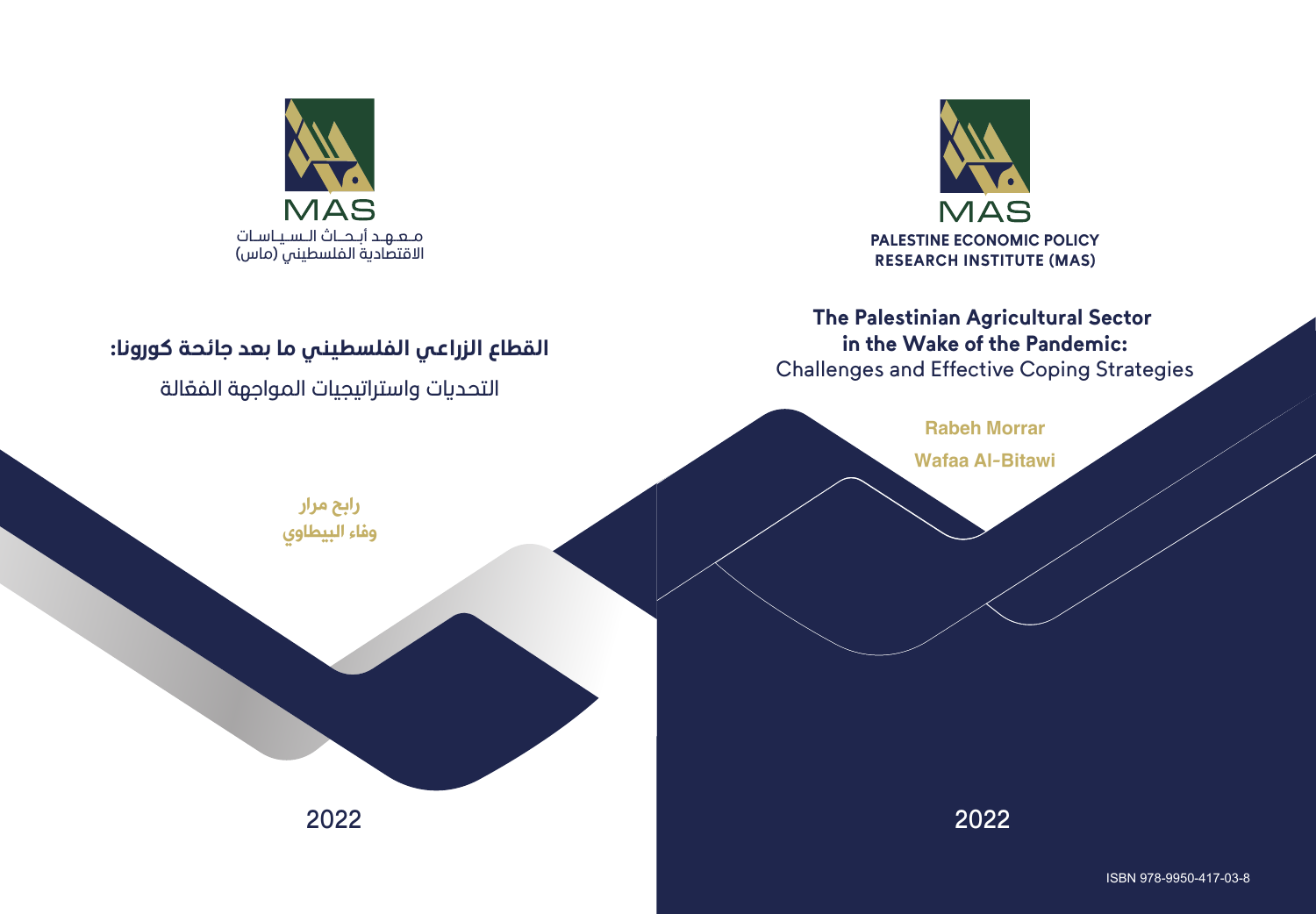#### **The Palestine Economic Policy Research Institute (MAS)**

Founded in Jerusalem in 1994 as an independent, non-profit institution to contribute to the policy-making process by conducting economic and social policy research. MAS is governed by a Board of Trustees consisting of prominent academics, businessmen and distinguished personalities from Palestine and the Arab Countries.

#### **Mission**

MAS is dedicated to producing sound and innovative policy research, relevant to economic and social development in Palestine, with the aim of assisting policy-makers and fostering public participation in the formulation of economic and social policies.

#### **Strategic Objectives**

- Promoting knowledge-based policy formulation by conducting economic and social policy research in accordance with the expressed priorities and needs of decision makers.
- Evaluating economic and social policies and their impact at different levels for correction and review of existing policies.
- Providing a forum for free, open and democratic public debate among all stakeholders on the socio-economic policy-making process.
- Disseminating up-to-date socio-economic information and research results.
- Providing technical support and expert advice to PNA bodies, the private sector, and NGOs to enhance their engagement and participation in policy formulation.
- Strengthening economic and social policy research capabilities and resources in Palestine.

#### **Board of Trustees**

Nabeel Kassis (Chairman), Maher Masri (Vice Chairman), Azzam Shawwa (Treasurer), Ola Awad (Secretary), Bassim S. Khoury, Haitham Zoubi, Ismael Zabri, Khaled Osaily, Mohammad Mustafa, Mohammad Nasr, Salim Tamari, Sam Bahour, Samia Totah, Rita Giacaman, Raja Khalidi (Director General of the Institute - ex officio member)



Copyright © 2022 Palestine Economic Policy Research Institute (MAS) P.O. Box 19111, Jerusalem and P.O. Box 2426, Ramallah Tel: +972-2-2987053/4, Fax: ++972-2-2987055 e-mail: info@mas.ps Web Site: www.mas.ps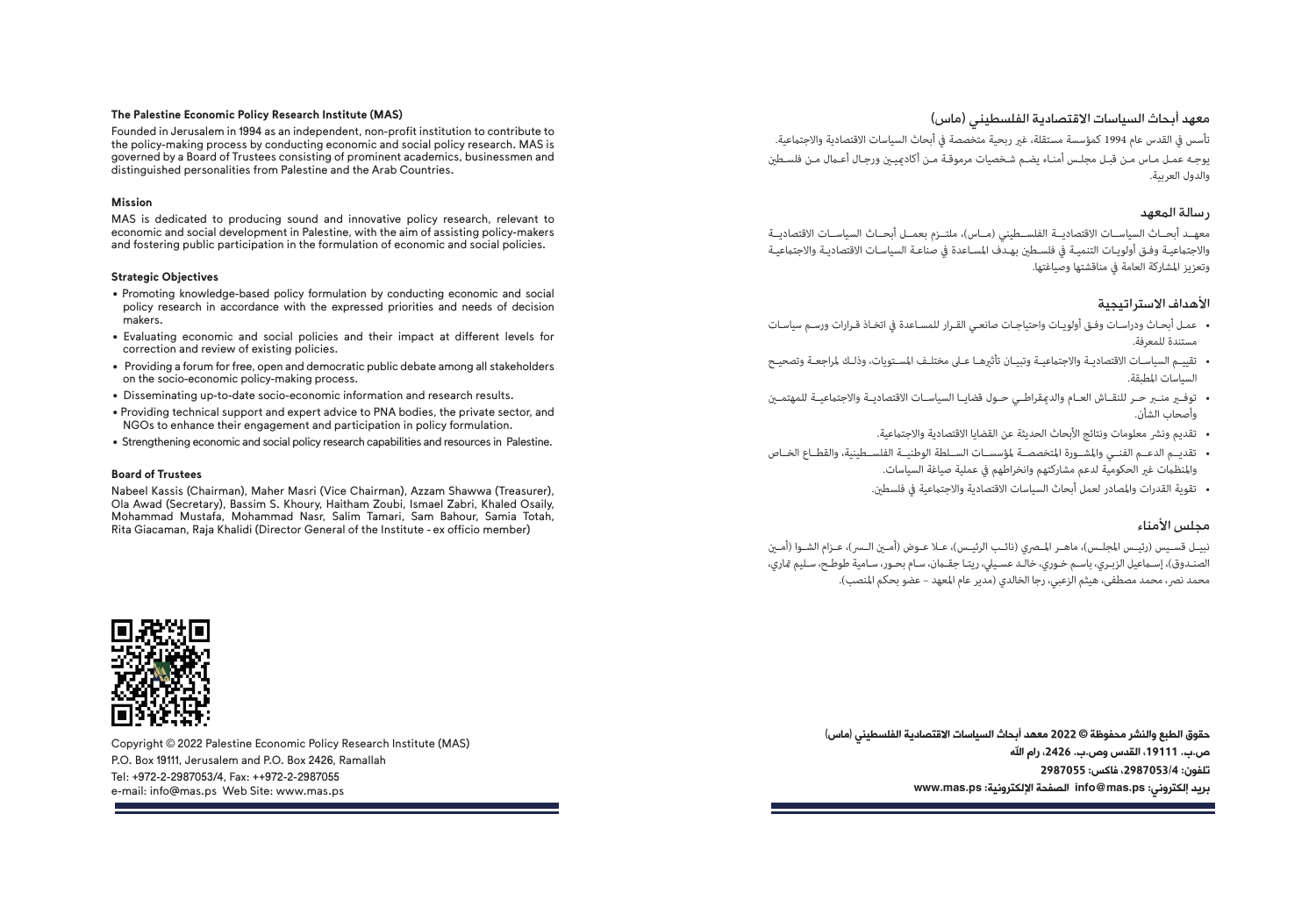The Palestinian Agricultural Sector in the Wake of the Pandemic: Challenges and Effective Coping Strategies

| Researchers:         | Wafaa Al-Bitawi | Dr. Rabeh Morrar                                                            |
|----------------------|-----------------|-----------------------------------------------------------------------------|
| Research Assistant:  |                 | Dalia Abu Thaher                                                            |
| Field Researchers:   |                 | <b>Thafer Salhab</b><br>Mohammed Al-Omari<br>Motasem Ashmar<br>Manal Shuaib |
| Statistical Analyst: |                 | Ali Jabarin                                                                 |

This study was funded by The Arab Fund for Economic and Social Development



Palestine Economic Policy Research Institute (MAS) Jerusalem and Ramallah 2022 ISBN 978-9950-417-03-8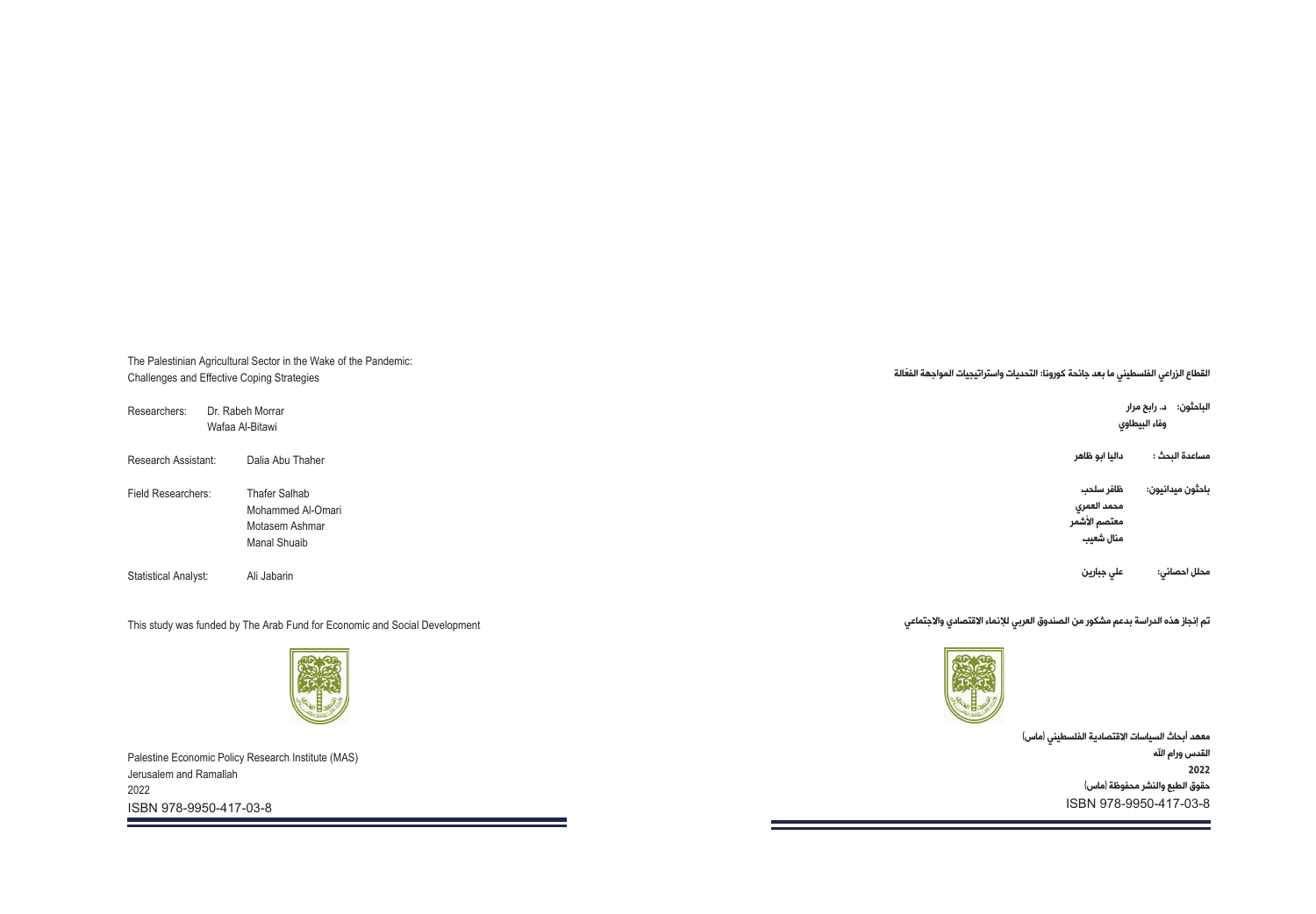## **Foreword**

This study was undertaken within the remit of the main research program at MAS during 2021, to study the different effects of the Covid-19 pandemic on the Palestinian agricultural sector, both plant cultivation and animal breeding, along the entire supply chain. This study is part of a comprehensive research drive, initiated by MAS at the outbreak of the pandemic, to assess the pandemic's repercussions on various macroeconomic, sectoral and social indicators, specifically in light of the research priorities identified by the Palestinian Ministry of Agriculture.

Therefore, the study assesses the impact of the pandemic on production inputs; farming methods; diversification in food production and marketing chains; consumer behavior and health awareness on the importance of consuming agricultural products. The study also analyzes the extent to which the pandemic contributed to strengthening the "return to the land" strategy, to enhance food security at the national level. This study aims to identify coping strategies that can protect the agricultural sector, considering the current pandemic, or any future shocks to which the agricultural sector may be exposed, in order to adapt to the long-term repercussions of the pandemic.

The study illustrates the negative impact of the pandemic on farmers' ability to access production inputs and their ability to market their agricultural products, both internally and externally, as well as weak demand for agricultural food products and high levels of food insecurity. The majority of agricultural producers in both the plant cultivation and animal breeding sectors believe that there is an urgent need to diversify sources of supply for production inputs, while establishing factories to provide raw materials for agriculture. They also stressed the need to develop a strategic system for securing production inputs, as well as adopting an agricultural calendar at the local level. Producers emphasized the importance of linking agricultural production with local, agricultural, food-processing factories.

Therefore, among its numerous recommendations, the study recommends the need to develop coping strategies for the agricultural sector in the face of the pandemic, or any future shocks to which this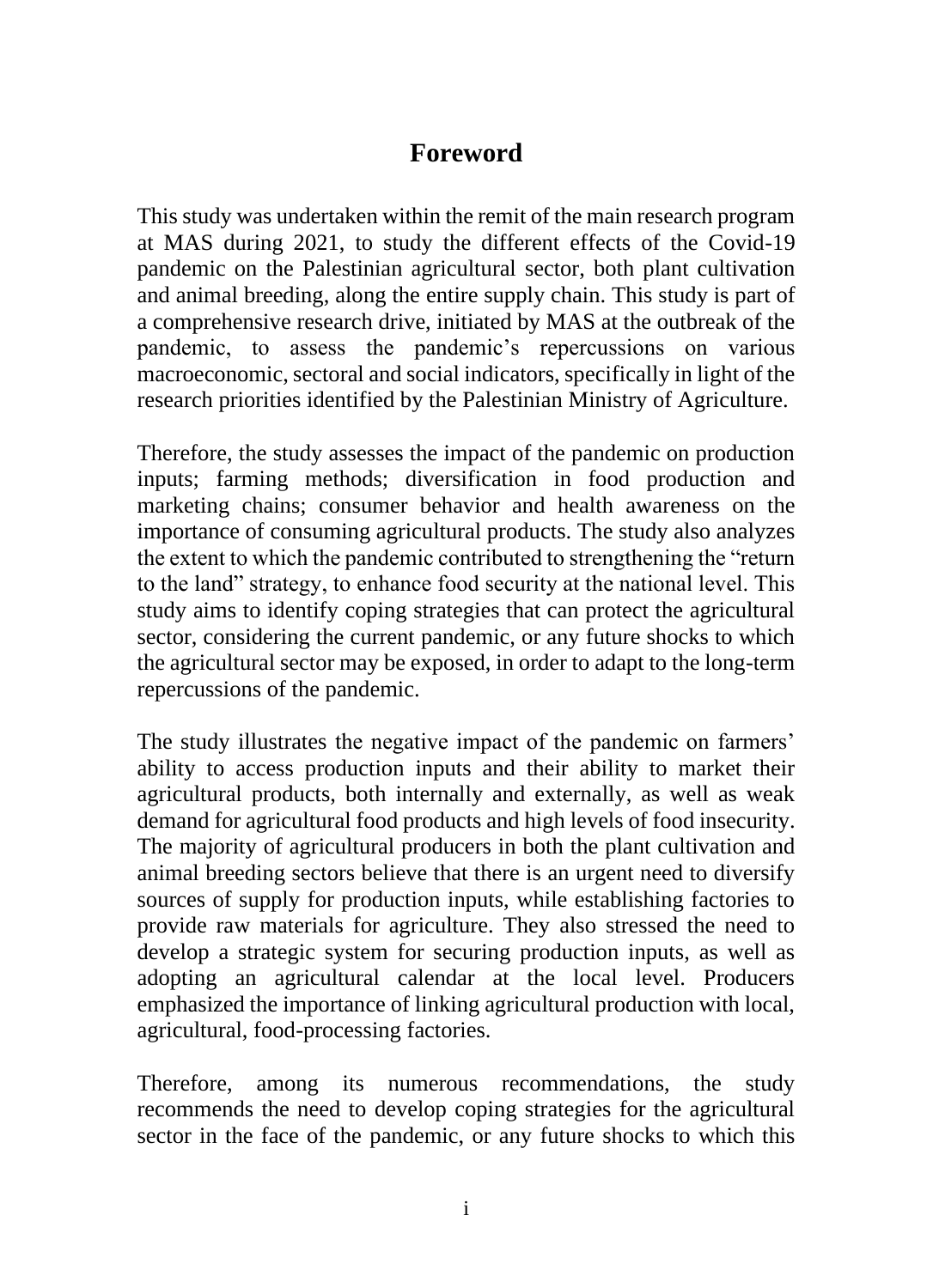sector may be exposed. In addition, government needs to adopt effective and direct interventions to reduce the repercussions of the pandemic on the sustainability of production inputs. This includes providing a fund to support/protect small-scale agricultural producers in securing their production inputs; activating the agricultural insurance system; developing lending programs or expanding the work of current lending institutions; and setting up mechanisms to compensate farmers by activating the work of existing government funds. Moreover, there is a need to clarify features of the strategy of economic disengagement from Israel, as well as practical steps that need to be taken regarding the agricultural sector.

MAS would like to thank Dr. Rabeh Morrar and Ms. Wafaa Al-Bitawi for their efforts in preparing this study, with the help of Ms. Dalia Abu Thaher, the study's research assistant. MAS also thanks the Ministry of Agriculture and the agricultural sector expert Dr. Jamil Harb, who reviewed the first draft of the study and suggested numerous important improvements. Finally, MAS extends its gratitude to the Arab Fund for Economic and Social Development for financing this study, and for its continued support to MAS and Palestinian research priorities, helping to advance (and further develop) the Palestinian economy.

> Raja Khalidi Director General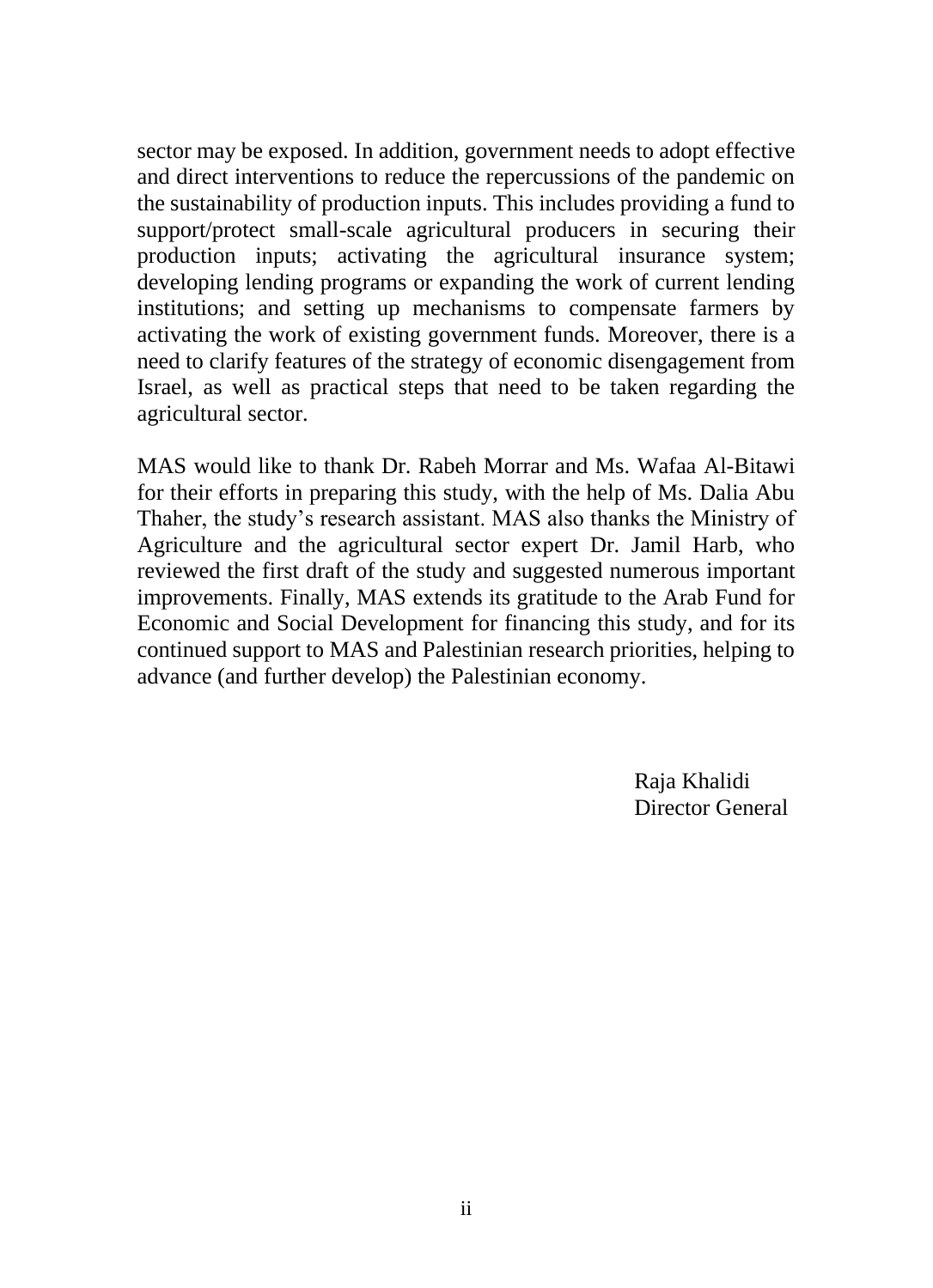### **Executive Summary**

The agricultural sector has been affected by the Corona pandemic and associated containment measures adopted by the government. As with other productive sectors, this contributed to magnifying the challenges that the agricultural sector already faced. The first shocks of the pandemic adversely affected farmers' ability to access production inputs, accompanied by high prices for a large number of production inputs and a decrease in farmers' cash flow. The demand for fresh agricultural products (both vegetable and animal produce) decreased during the first months of the pandemic, because of the restrictions imposed on movement. This was accompanied by high unemployment rates, low household incomes and the closure (or decrease) in the work of many facilities in the local market, through which a large proportion of agricultural products are brought to market (including restaurants, hotels, pastry shops, food-processing factories). At the same time, the pandemic contributed, to a limited extent, to the revival of home-based farming and agriculture directed at self-consumption. The demand for seedlings destined for cultivation in home gardens increased, and many governmental and nongovernmental measures were directed at strengthening home-based farming and supporting food security and self-sufficiency, especially in the first months of closure.

\Hence, the pandemic revealed the extent of the structural weakness of the agricultural sector in Palestine in the event of crises. Despite the subsequent easing of precautionary closure measures imposed by the government to prevent the spread of the pandemic, this sector still suffers from the negative repercussions of the pandemic. Therefore, this study aims to examine the comprehensive effects of the Corona pandemic on the Palestinian agricultural sector (both plant cultivation and animal breeding), across the agricultural supply chain. The study assesses the impact of the pandemic on production inputs; farming methods; diversification in food production and marketing chains; consumer behavior and health awareness on the importance of consuming agricultural products. The study analyzes the extent to which the pandemic contributed to strengthening the "return to the land" strategy, to enhance food security at the national level. This study also aims to identify coping strategies to protect the agricultural sector in the face of future shocks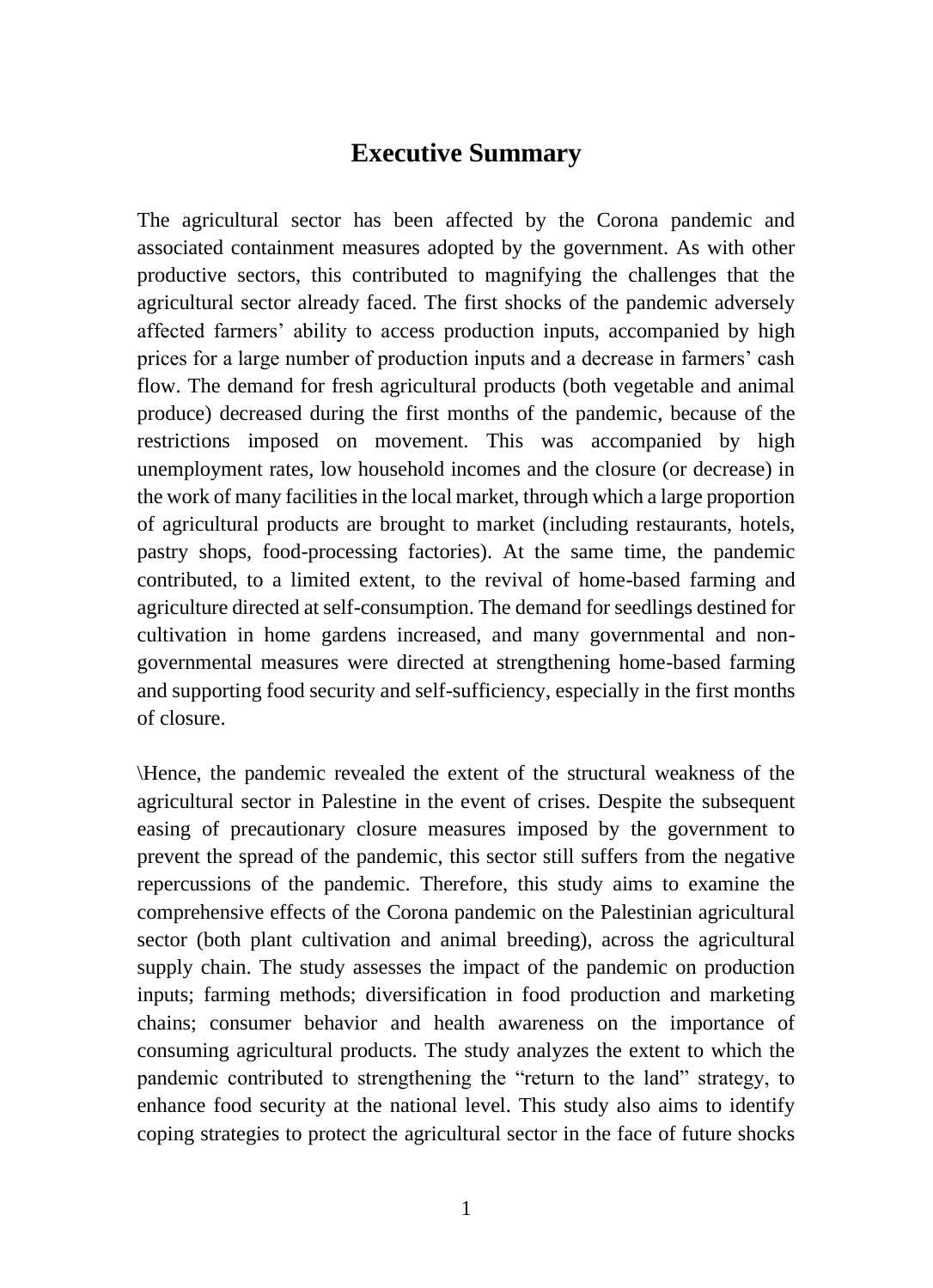that the agricultural sector may be exposed to, in order to adapt to the long-term effects of the pandemic.

The study utilizes a descriptive, analytical approach in order to achieve its objectives. A literature review was conducted in order to summarize the reality and structure of the agricultural sector in Palestine, in order to identify the most prominent challenges that this sector faced during the Corona pandemic. Data was also collected and analyzed using appropriate statistical analysis tools, in order to analyze the actual impact of the pandemic on this sector across supply chains, and to identify response strategies required to meet current and future challenges.

Two separate questionnaires were designed targeting producers in both the plant cultivation and animal breeding sectors. These questionnaires were distributed to a random sample of 377 producers (271 in the plant cultivation sector, 106 in the animal breeding sector). In-depth interviews were also conducted with some agricultural engineers. The study population was limited to four geographical areas: Jericho and the Jordan Valley; Qalqilya; Jenin and Tubas; and Hebron. The majority of plant crops/products and animal production activities are concentrated in these surveyed areas.

The study illustrated the negative impact of the pandemic on the ability of farmers (especially small-scale ones) to access production inputs, due to closure measures imposed by the government in order to prevent the spread of the pandemic. Fertilizers and pesticides in plant production are considered the most-affected production inputs, followed by labor, seedlings and seeds. Other inputs, namely fodder and veterinary medicines for animal breeding were also significantly affected, compared to other inputs. High input prices, and the difficulty in obtaining these because of movement restrictions, were among the most prominent challenges faced by farmers in accessing production inputs, followed by the non-acceptance of deferred payment - or purchase on credit by suppliers.

One of the indicators of the negative impact of the pandemic on agricultural production and diversification in food chains is that a large percentage of farmers resorted to changing agricultural production, because of the significant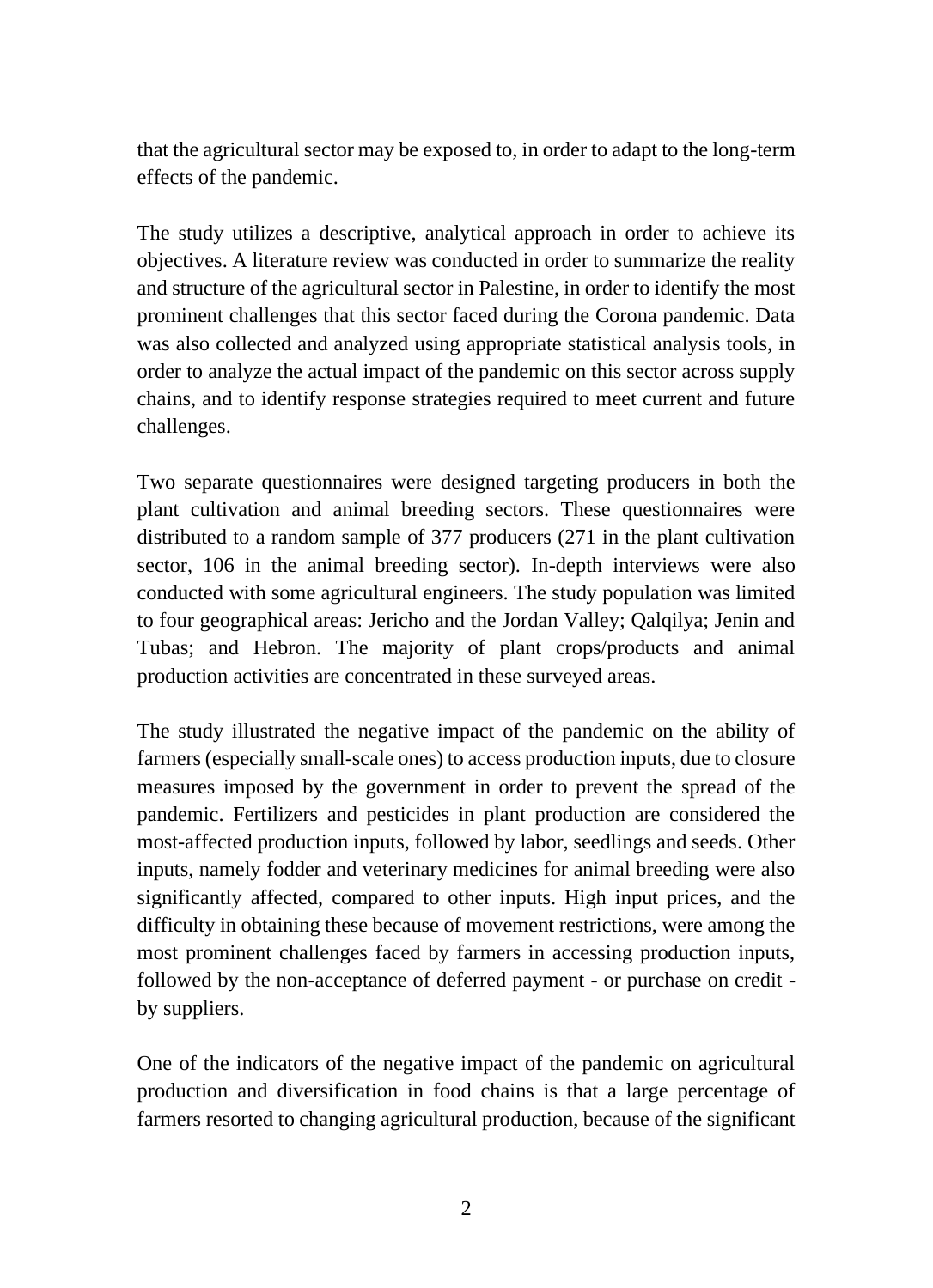changes in the form and level of demand. This effect varied across different agricultural products. Vegetables (greenhouse and outdoor cultivation) and field crops were affected more than tree cultivation (rain-fed and irrigated). A large percentage of farmers also reported that they had been forced to reduce the quantities of agricultural production (both plants and animals) that they initially planned.

The pandemic exacerbated the challenges related to the marketing of agricultural products, because of the difficulties in movement and consumers' ability to access central and local markets during the closure, especially at the beginning of the pandemic. This negatively affected farmers' ability to access markets to sell their crops and products. Women's projects in food production/processing were also greatly affected, especially those produced and marketed through women's associations and cooperatives, particularly given the cessation of internal and external tourism, exhibitions and bazaars, as well as the closure of schools. All these are important marketing outlets for the products of women's projects. Moreover, producers in both the plant and animal sectors resorted to developing and using decentralized marketing methods, in order to withstand problems resulting from the closure of central markets during the pandemic. The study illustrated that there is a lack of marketing expertise for many farmers, in a way that prevents them from exporting their products abroad, as the cost of the supply chain for exporting agricultural products to foreign markets increased.

Economic activity ceased across many sectors because of the pandemic. This included the loss of jobs and the erosion of household incomes (to a large extent), due to the financial crisis of the Palestinian government and its inability to pay salaries to its employees (especially at the beginning of the pandemic). All this led to a decrease in the purchasing power of many families, which further led to weak demand for agricultural food products and high levels of food insecurity.

Many families in Palestine (especially in rural areas) returned to the land and revived home-based farming (both plant/animal production), to meet some of the family's needs for vegetables, meat and dairy products. This occurred in line with advanced health awareness on the importance of consuming organic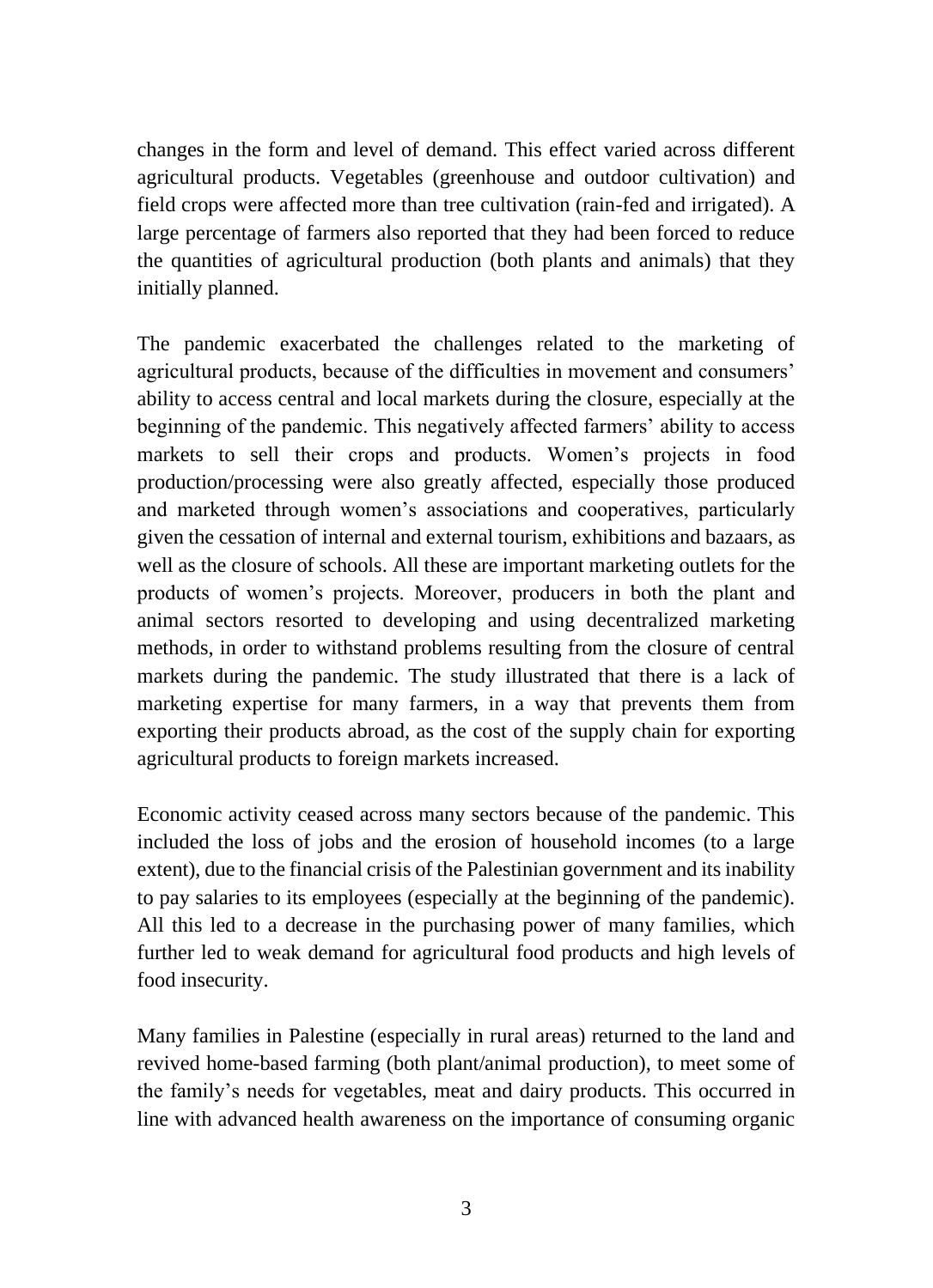agricultural products. At the same time, initiatives launched by some government agencies and relevant civil-society institutions contributed to encouraging citizens towards this type of agriculture. Many governmental and non-governmental agencies also worked to implement numerous activities and interventions that aimed to maintain food security in Palestine, targeting groups that are likely to be more affected than others by the pandemic.

Most surveyed farmers believe that there is an urgent need to diversify sources of supply for production inputs and to establish factories that provide raw materials for agriculture, in order to ensure an abundance of stocks of production inputs, and to provide local sources that replace the import of production elements from abroad. Most surveyed farmers also stressed the importance of ensuring the continuity of water and electricity flows to agricultural facilities, as well as finding practical and sustainable solutions to the problem of debt accumulation with municipalities and electricity suppliers. Farmers and agricultural establishments attach great importance to establishing a strategic system for production inputs such as seeds, while increasing the number of nurseries that provide seedlings for vegetables and fruits throughout the year.

A large percentage of farmers, in both plant and animal production, stress the importance of developing an agricultural calendar at the local level, ensuring the diversity of agricultural crops, while achieving a balance between supply and demand. A large percentage of producers in the plant and animal sectors also agree to the need to accompany the development of this calendar with awareness campaigns for producers about the importance of diversification in agriculture, to reduce the negative effects of the weak purchasing power of consumers, as well as reducing the incidence of dumping on markets.

The vast majority of farmers in plant production also believe in the importance of regulating central markets in a more equitable manner for small-scale farms, in order to enhance competition with large traders, reducing their ability to control prices. The results also emphasized the need to link agricultural production to local food processing factories.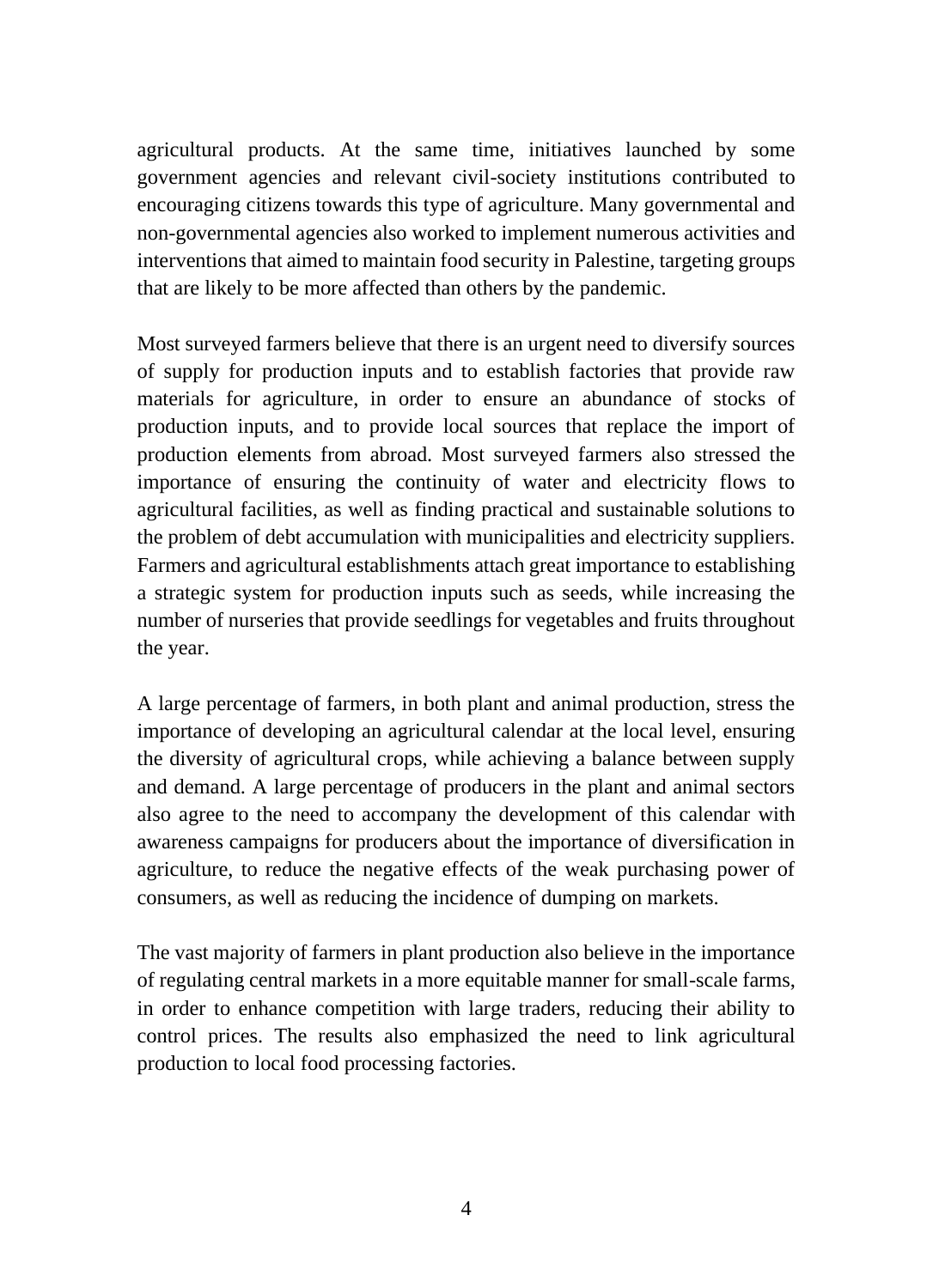The study presented several important recommendations and interventions for decision-makers and other relevant authorities, that highlight immediate priorities arising from the pandemic and coping strategies for the agricultural sector to be better equipped to face future external shocks that might strike this sector.

The study recommends that official authorities and relevant institutions ensure the availability of production inputs, with a reserve quantity sufficient for at least three months, as one of the main strategies in confronting the negative effects of the pandemic on the production inputs' market in Palestine. Additionally, the government ought to make effective and direct interventions to limit the repercussions of the Corona pandemic on the sustainability of production inputs, such as providing a fund to support/protect small-scale agricultural producers by sourcing production inputs. There is also the need to activate agricultural insurance systems and develop lending programs, or expand the work of current lending institutions. At the same time, there is a need for effective interventions from regulatory authorities, by setting minimum prices for agricultural products - whether inside or outside central markets - to reduce the losses to which farmers are exposed during disasters and crises. There is also a need for ensuring the application of necessary controls and standards for the safety of agricultural products, especially those coming from Israel, and the development of regulatory systems and procedures.

Concerning coping strategies related to the development of marketing chains, the study recommends the need for government to establish a mechanism to compensate farmers in the event of an inability to market their products. This can be performed by activating existing government funds; such as the Palestinian Agricultural Disaster Risk Reduction and Insurance Fund (PADRRIF) and the Palestinian Agricultural Credit Institution (PACI).

Furthermore, there is a need for relevant authorities to assist farmers in developing standards and measurement systems, as well as quality-assurance systems that ensure that Palestinian agricultural products conform to international standards for food safety. This includes training farmers on effective marketing strategies, and methods for finding new markets locally and internationally, as well as creating linkages between agricultural production